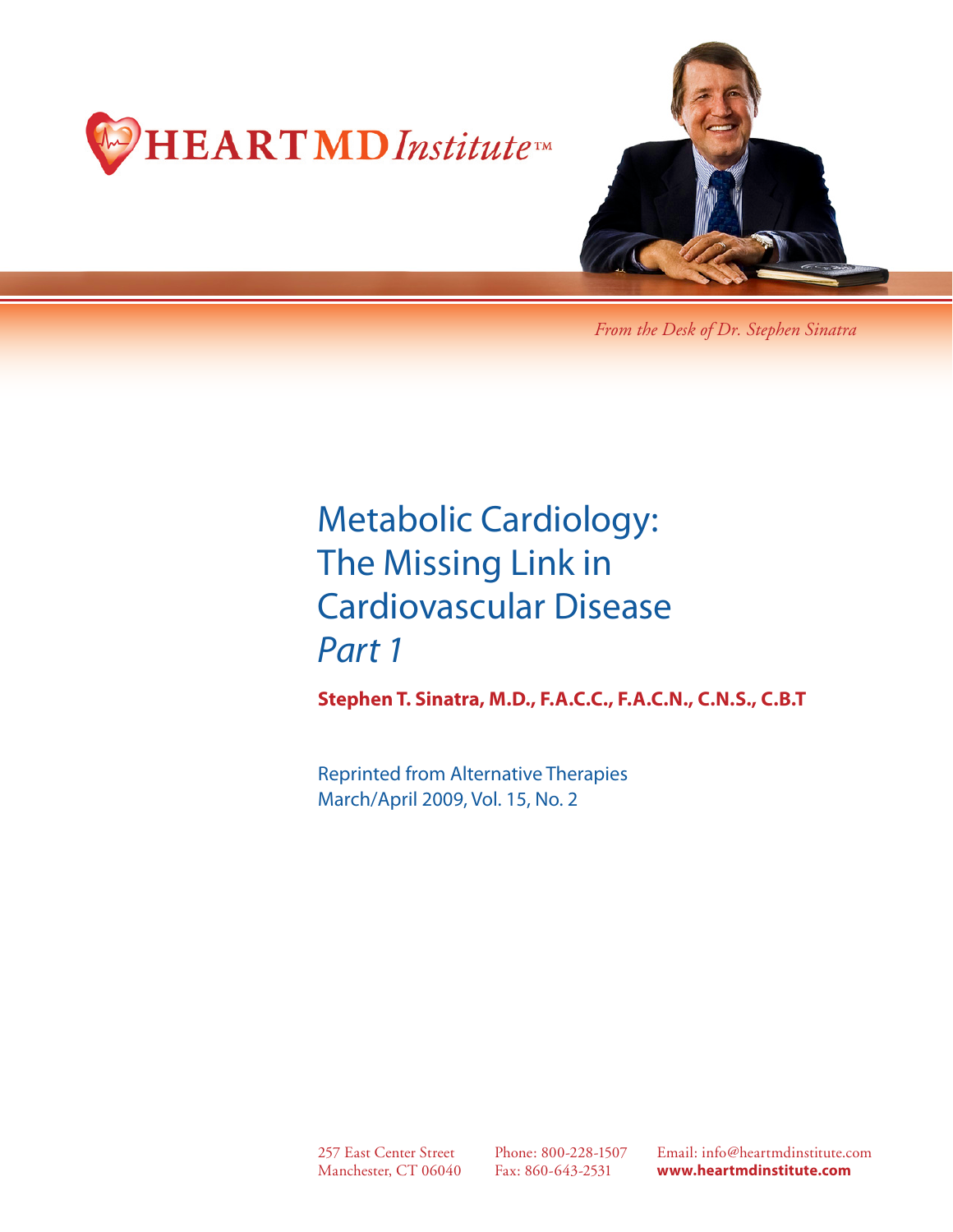## original research

## METABOLIC CARDIOLOGY: THE MISSING LINK IN CARDIOVASCULAR DISEASE

Stephen T. Sinatra, MD, FACC, FACN

The importance of supporting energy production in heart cells and the preservation of the mitochondria in these cells will be the focus of a new frontier in cardiovascular prevention, treatment, and management. Many physicians are not trained to look at heart disease in terms of cellular biochemistry; therefore, the challenge in any metabolic cardiology discussion is in taking the conversation from the "bench to the bedside." An understanding of the vital role that adenosine triphosphate (ATP) plays in the heart is critical for any physician or clinician considering therapeutic options that support ATP production and turnover in jeopardized cardiac muscle cells.

### **Stephen T. Sinatra, MD, FACC, FACN, is an assistant clinical professor at the University of Connecticut School of Medicine in Farmington.**

*Editor's note: The following is part 1 of a 2-part article. Part 2 will appear in the May/Jun issue of* Alternative Therapies in Health and Medicine.

**Barbara**<br>Bioenergetic ioenergetics is the study of energy transformation in living organisms used in the field of biochemistry to reference cellular energy. Understanding the distinction between the concentration of adenosine triphosphate (ATP) in the cell and the efficiency of ATP turnover and recycling is central to our appreciation of cellular bioenergetics. In ischemic or hypoxic hearts, the cell's ability to match ATP supply and demand is disrupted, leading to both depletion of the cardiac energy pool and dysfunction in mitochondrial ATP turnover mechanisms. When ATP levels drop, diastolic heart function deteriorates. Diastolic dysfunction is an early sign of myocardial failure despite the presence of normal systolic function and preserved ejection fraction. High concentrations of ATP are required to activate calcium pumps necessary to facilitate cardiac relaxation and diastolic filling. This observation leads to the conclusion that, in absolute terms, more ATP is needed to fill the heart than to empty it. The absolute requirement for ATP in the context of cardiac conditions in which energy is depleted makes metabolic therapeutic approaches a reasonable intervention.

The metabolic factors associated with myocardial ischemia or

Metabolic therapies that help cardiomyocytes meet their absolute need for ATP fulfill a major clinical challenge of preserving pulsatile cardiac function while maintaining cell and tissue viability. D-ribose, L-carnitine, and coenzyme  $Q_{10}$  work in synergy to help the ischemic or hypoxic heart preserve its energy charge. This article introduces how ATP, diastolic heart function, and metabolic support help maintain cardiac energy by preserving ATP substrates. Part 2 will investigate an indepth biochemical discussion of congestive heart failure with physiologic, pathophysiologic, and treatment considerations. (*Altern Ther Health Med*. 2009;15(2):48-50.)

hypoxia are profound and have a direct impact on disease pathology. Paramount in this myriad of metabolic challenges is the effect of acute or chronic hypoxia on the cellular bioenergetic pathways that control synthesis, salvage, and recycling of the adenine nucleotides, ATP, adenosine diphosphate (ADP), and adenosine monophosphate (AMP). In ischemic disease, mitochondrial dysfunction and disruption of cardiac energy metabolism deplete cellular energy reserves, with adenine nucleotide levels declining more that 30% in congestive heart failure<sup>1</sup> and 40% or more in coronary artery disease.<sup>2</sup> Tissue biopsy and nuclear magnetic resonance (NMR) findings confirm these observations. $3$ 

The acute or chronic loss of energy substrates, mitochondrial dysfunction, and disruption of normal energy utilization and supply create conditions of irreversible changes in the cell's biochemical state. Four theories have been advanced that relate to the biochemical changes contributing to the pathology of cardiac disease: (1) a critical energy loss; (2) a critical accumulation of cellular calcium; (3) the effects of free radical formation; and (4) injurious effects of the accumulation of long-chain acyl compounds.<sup>4</sup>

Clearly, a metabolic approach that drives enzymatic reactions in a preferential direction helps to support and restore the vulnerable heart. Such biochemical/metabolic interventions that improve energy metabolism in heart cells will offer the clinician new and exciting treatment options for patients at risk for cardiovascular disease, as well as for patients in any stage of the disease. Once an appreciation of how ATP repairs and restores heart cells is realized, targeted biochemical interventions to support ATP production and turnover will be embellished by physicians. A very brief review of the therapeutic options to promote energy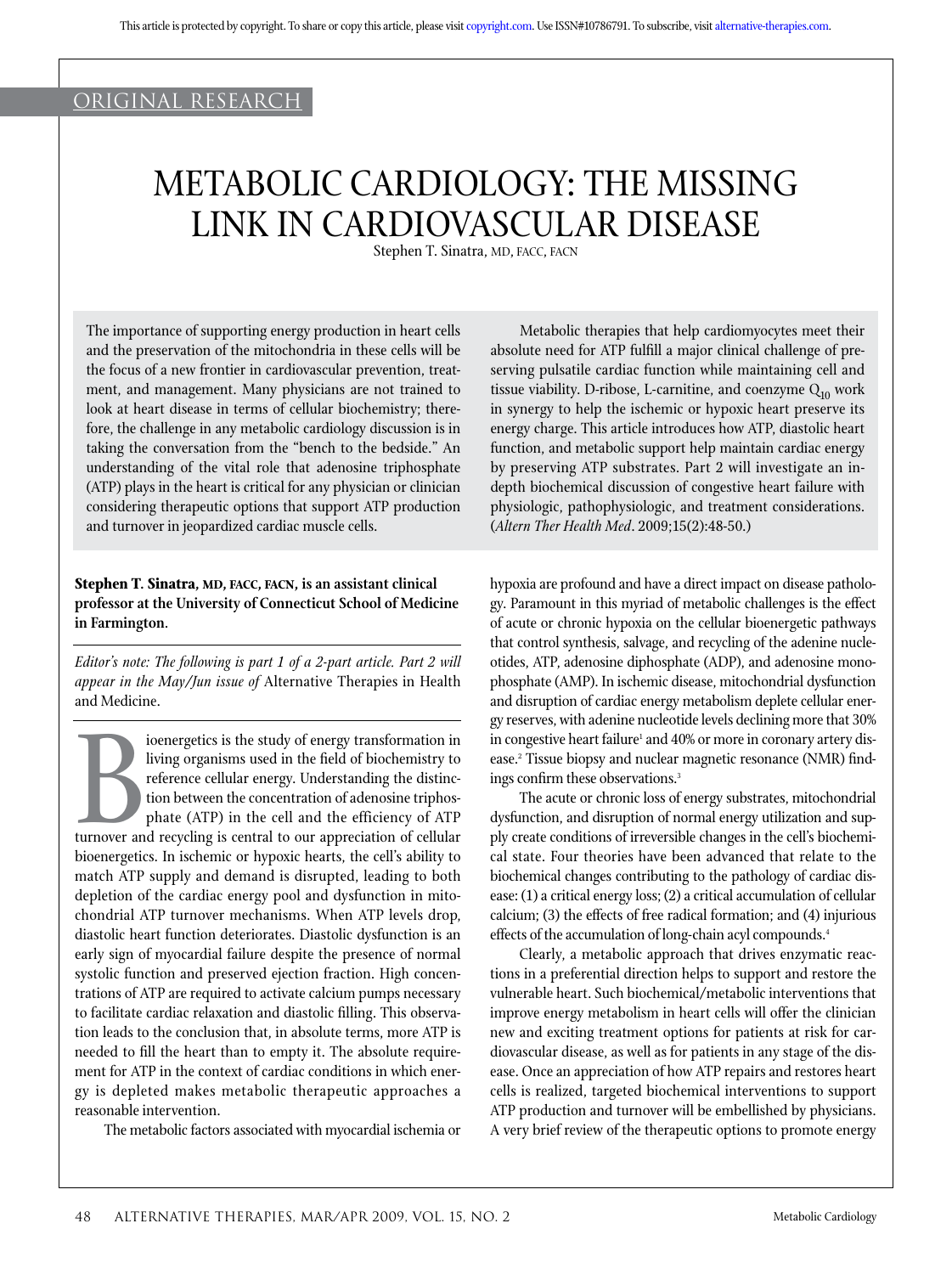metabolism and help normalize myocardial adenine nucleotide concentrations will include D-ribose, coenzyme  $Q_{10}$ , and L-carnitine. Sicker patients (ie, those with moderate to severe congestive heart failure or ischemia) often will require larger doses of coenzyme  $Q_{10}$ , in ranges of 300 mg/d or more, and L-carnintine of 1.5 to 3 g/d in divided doses. In patients with moderate to advanced heart disease, at least 5 g of D-ribose must be given 3 times a day. A more comprehensive review of these therapeutic options will be discussed in part 2 of this article.

## **D-RIBOSE SUPPORTS CELLULAR ENERGY CHARGE AND PROMOTES DIASTOLIC CARDIAC FUNCTION**

Oxygen deprivation leads to the rapid loss of myocardial energy substrates and cellular energy charge.<del>'</del> Adenine nucleotide depletion correlates to loss of chemical driving force for biochemical reactions in the cardiomyocyte, initially manifested by dysfunctional calcium management and depressed cardiac diastolic function (Figure 1). The heart's ability to resynthesize ATP and restore the depleted energy pool is limited by the availability of the aldopentose, D-ribose, the carbohydrate structural backbone of adenine nucleotides.

D-ribose is formed in tissue via the oxidative and nonoxidative pentose phosphate pathway of glucose metabolism. D-ribose-5 phosphate, once formed, is converted to 5-phosphoribosyl-1 pyrophosphate (PRPP), stimulating synthesis of purine and pyrimidine nucleotides required by all cells. PRPP is the foundation upon which purine and pyrimidine nucleotides are built.<sup>5,6</sup>

The pentose phosphate pathway is active in tissues that synthesize fatty acids and sterols, such as liver and adrenal cortex. In terminally differentiated myocytes, however, poor expression of the rate-limiting enzymes glucose-6-phosphate dehydrogenase and 6-phosphogluconate dehydrogenase restricts D-ribose synthesis and retards adenine nucleotide recovery in stressed myocardia.<sup>7-9</sup>

D-ribose administration bypasses the rate-limiting steps of the pentose phosphate pathway, increasing the cellular concentration of PRPP required for adenine nucleotide synthesis and salvage. In this way, D-ribose accelerates myocardial adenine nucleotide synthesis, thereby increasing contractile reserve to aid recovery of cardiac diastolic performance (Figures 2 and 3). Clinical studies in patients with ischemic and hypoxic heart disease show that D-ribose administration improves diastolic cardiac function, ventilatory efficiency, myocardial performance index, physical performance, exercise tolerance, and patient quality of life.10-13

#### **COENZYME Q10 STIMULATES OXIDATIVE METABOLISM AND LIMITS FREE RADICAL DAMAGE**

When cardiomyocytes become oxygen deprived, the respiratory turnover of ATP slows. Heart cells respond with pronounced acceleration of glycolytic flux and a shift in energy fuel preference from fatty acids to carbohydrates. This shift in energy production is largely insufficient to compensate for the loss of oxidative ATP turnover in the mitochondria. However, while tissue oxygen tension may be reduced 1000-fold in ischemic hearts, net ATP synthesis can pro-









ceed if the mitochondrial proton electrochemical gradient can be maintained in the direction of ATP synthesis over ATP hydrolysis.

Coenzyme  $Q_{10}$  is a fundamental, mobile constituent of the electron transport chain of oxidative metabolism that collects reducing equivalents from fixed flavoprotein complexes and passes them on to the cytochromes. The availability of coenzyme  $Q_{10}$  is critical for helping to maintain the proton gradient that drives